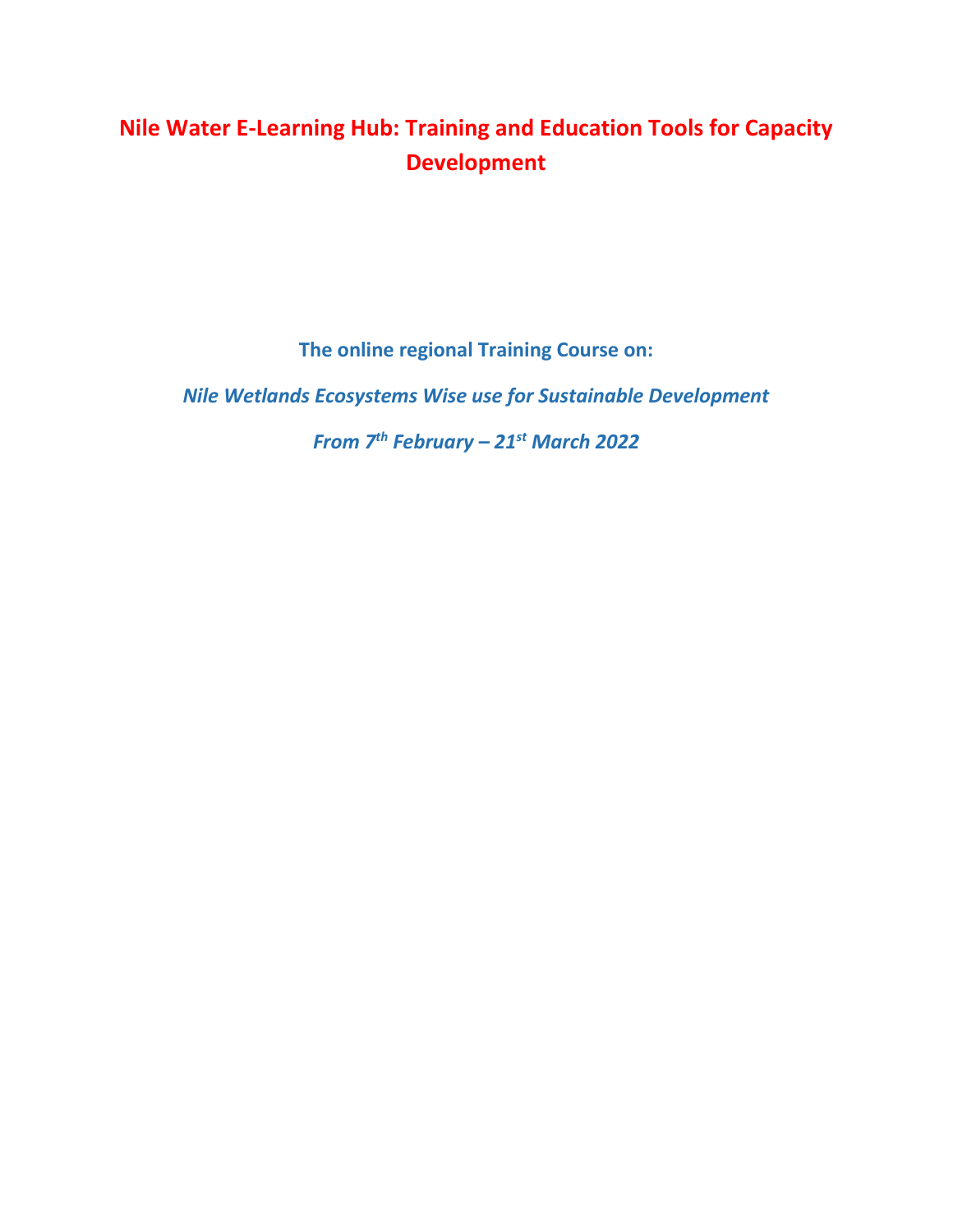# **1. Module presentation, contents, and discussion forum**

| <b>Item</b>                                                                                             | <b>Details</b>                                                                                                                                                                                                                                                                                                                                                                                                                                                                                                                                                                                                                                                                                                                                                                                                                                        |
|---------------------------------------------------------------------------------------------------------|-------------------------------------------------------------------------------------------------------------------------------------------------------------------------------------------------------------------------------------------------------------------------------------------------------------------------------------------------------------------------------------------------------------------------------------------------------------------------------------------------------------------------------------------------------------------------------------------------------------------------------------------------------------------------------------------------------------------------------------------------------------------------------------------------------------------------------------------------------|
| <b>Module number</b>                                                                                    | Module 2: Wetland Ecosystems degradation and the need for                                                                                                                                                                                                                                                                                                                                                                                                                                                                                                                                                                                                                                                                                                                                                                                             |
| & name                                                                                                  | assessment methods and tools                                                                                                                                                                                                                                                                                                                                                                                                                                                                                                                                                                                                                                                                                                                                                                                                                          |
| <b>Module Facilitator</b>                                                                               | Dr. David Were                                                                                                                                                                                                                                                                                                                                                                                                                                                                                                                                                                                                                                                                                                                                                                                                                                        |
| <b>Introduction</b>                                                                                     | The Nile basin has among the most complex and extensive wetland<br>ecosystems in the world. Wetlands are internationally recognized as<br>important natural ecosystems which provide several ecosystem<br>services. Despite their acknowledged services, wetlands in the Nile<br>Basin are being destroyed or lost at a rapid speed, and remain among<br>the most threatened natural ecosystems. Whereas the threats to<br>wetlands may differ across different locations within the Nile Basin,<br>the outcome is usually the same-degradation or loss of the wetland and<br>the associated services. Wetland assessment is vital in understanding<br>the status of wetland ecosystems in the Nile Basin, and the<br>causes/sources of the threats so that appropriate measures are designed<br>for sustainable management and wise use of wetlands. |
| <b>Module</b> goal                                                                                      | To have an improved understanding of the Nile Basin wetlands and<br>enhance the capacity of wetland assessment in the Basin for better<br>management                                                                                                                                                                                                                                                                                                                                                                                                                                                                                                                                                                                                                                                                                                  |
| <b>Learning Objectives</b>                                                                              | By the end of this module, participants are expected to:<br>understand the current status of wetland in the Nile Basin, and<br>explain the various threats to the wetlands<br>explain what wetland assessment is and why it is important<br>develop a wetland assessment plan                                                                                                                                                                                                                                                                                                                                                                                                                                                                                                                                                                         |
| <b>Orientation Video</b>                                                                                | Attached in the Module Folder                                                                                                                                                                                                                                                                                                                                                                                                                                                                                                                                                                                                                                                                                                                                                                                                                         |
| <b>Mandatory readings</b><br>Compulsory readings,<br>recommended websites,<br><b>Recommended Videos</b> | 1. Module Notes<br>2. Rebelo, L. M., & McCartney, M. P. (2013). Wetlands of the<br>Nile Basin: distribution, functions and contribution to<br>livelihoods. In The Nile River Basin (pp. 234-250). Routledge.<br>Read the attached Chapter<br>Springate-Baginski, O., Allen, D. J., & Darwell, W. (Eds.).<br>3.<br>(2009). An integrated wetland assessment toolkit: a guide to<br>good practice. IUCN. Read Chapter 2                                                                                                                                                                                                                                                                                                                                                                                                                                 |
| <b>Recommended Readings</b>                                                                             | 1. Finlayson, C. M., & Pollard, S. (2009). A framework for<br>undertaking wetland inventory assessment and monitoring in<br>the Limpopo Basin Southern Africa.                                                                                                                                                                                                                                                                                                                                                                                                                                                                                                                                                                                                                                                                                        |
| Recommended reading<br>websites                                                                         | 1. https://www.epa.gov/wetlands/wetlands-monitoring-and-<br>assessment<br>2. https://www.epa.gov/wetlands/how-do-i-develop-wetlands-<br>monitoring-program                                                                                                                                                                                                                                                                                                                                                                                                                                                                                                                                                                                                                                                                                            |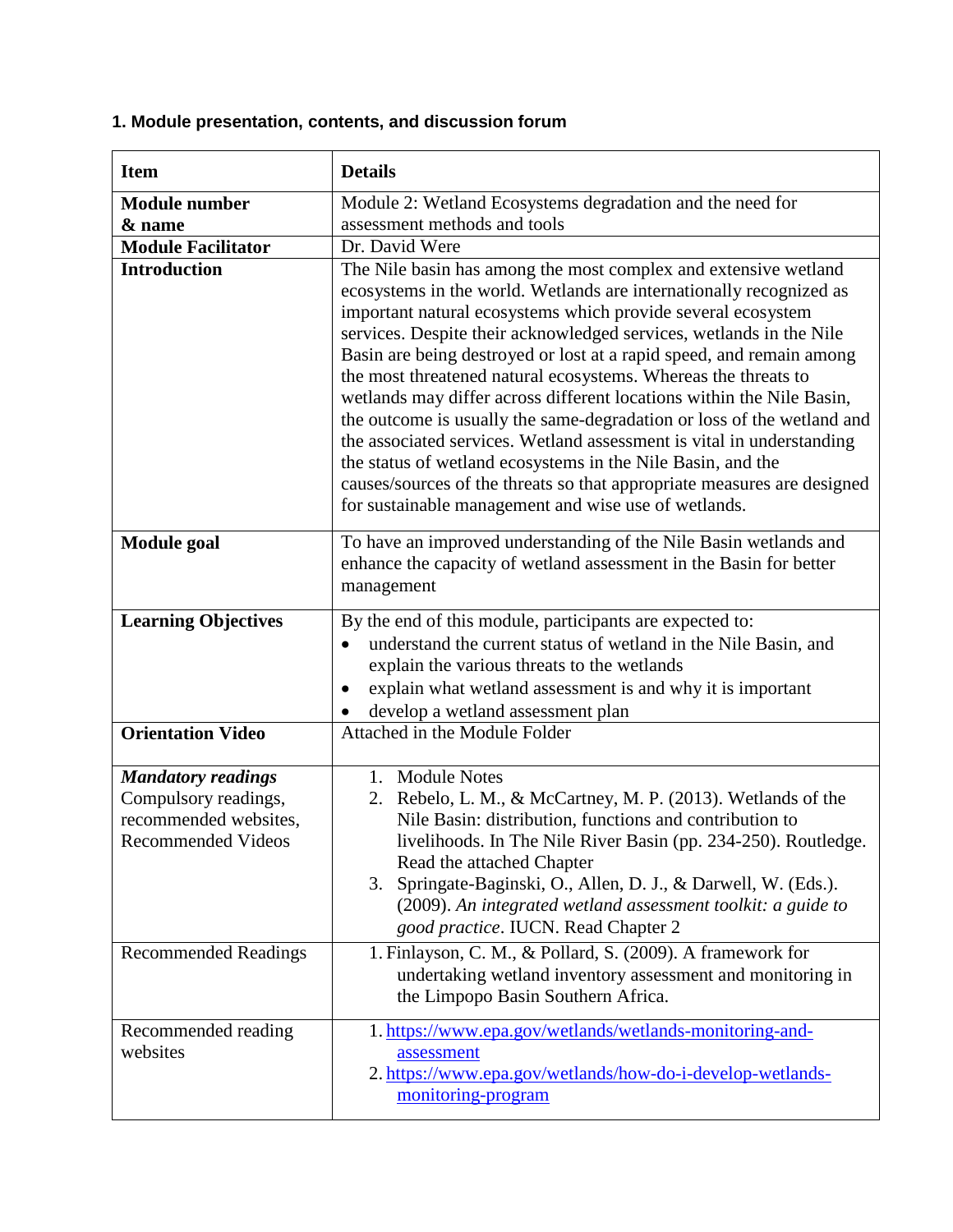| Recommended videos      | 1. https://www.youtube.com/watch?v=cX9V2ZTA92k<br>2. https://www.youtube.com/watch?v=qFBa8T95hMU                                                                                                                                                                                                                            |
|-------------------------|-----------------------------------------------------------------------------------------------------------------------------------------------------------------------------------------------------------------------------------------------------------------------------------------------------------------------------|
| Take home messages      | 1. The Nile Basin has diverse and extensive wetlands<br>2. Nile Basin wetlands are facing several threats<br>3. Wetland assessment is important for better wetland management<br>4. Wetland assessment is a process, involving defined steps<br>5. GIS and remote sensing is a very important tool in wetland<br>assessment |
| Module discussion forum | Considering a wetland in your area, which parameters can you<br>consider for assessment through observation during a site visit?                                                                                                                                                                                            |

#### **2. Module quiz**

- 1. Wetlands in the Nile Basin cover about………of the basin area
	- a) 2%
	- **b) 5%**
	- c) 60%
	- d) 8%

2. Which of the following countries has not ratified to the Ramsar Convention

- a) Uganda
- b) Kenya
- c) Tanzania
- **d) Ethiopia**

3. The Sudd wetland, one of the most extensive wetland ecosystems if found in …………..

#### **a) South Sudan**

- b) Sudan
- c) Eritrea
- d) Egypt
- 4. A wetland threat is…
	- a) an activity which affects wetland vegetation
	- b) an activity that diverts water flow into the wetland
	- **c) an activity that impairs the integrity and functioning of a wetland**
	- d) None of the above
- 5. Wetland threats can be categorized as ………